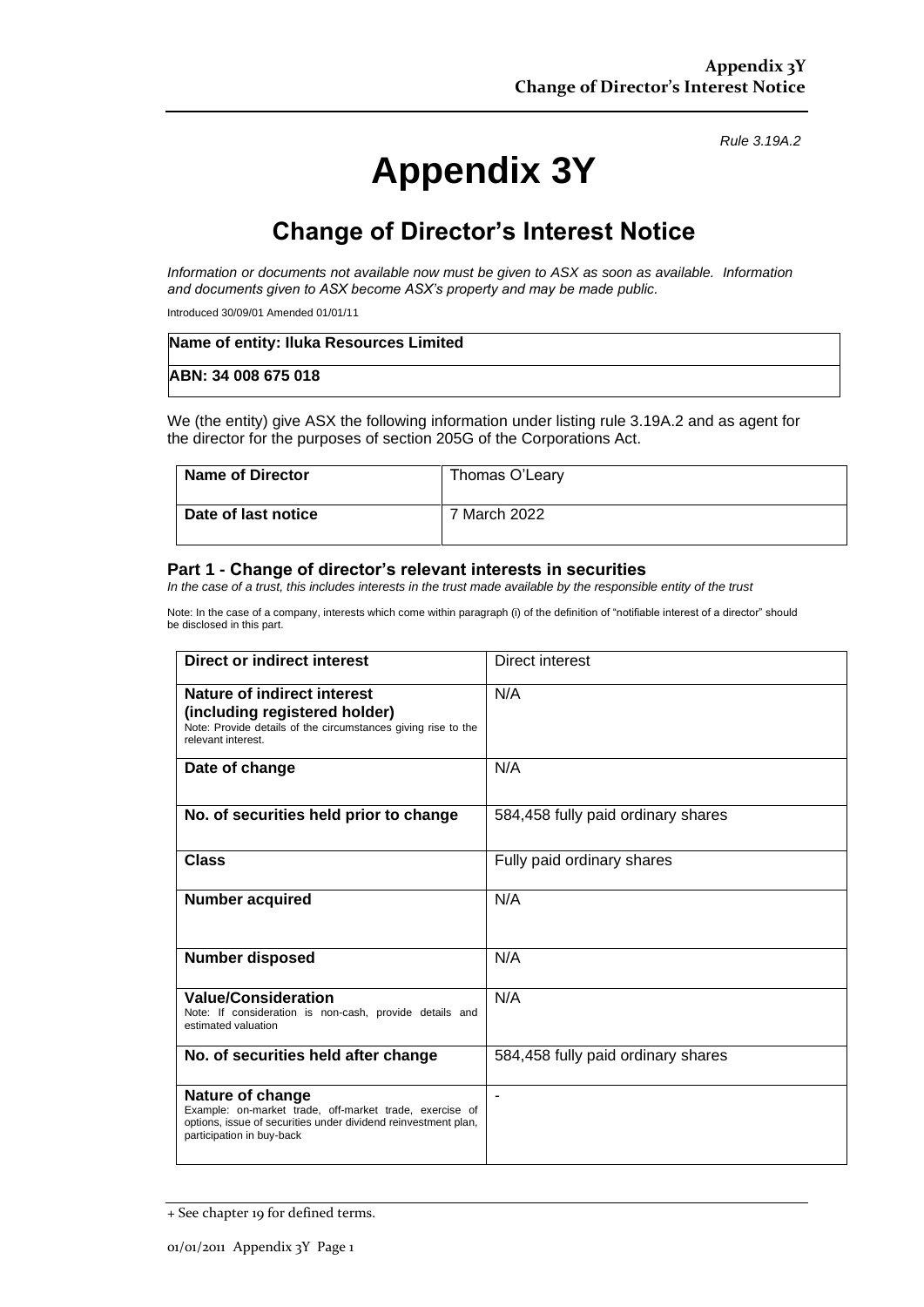### **Part 2 – Change of director's interests in contracts**

Note: In the case of a company, interests which come within paragraph (ii) of the definition of "notifiable interest of a director" should be disclosed in this part.

| <b>Detail of contract</b>                                                                                                           | Contract of Employment /2016 LTIP ('Contract')                                                                                                                 |  |
|-------------------------------------------------------------------------------------------------------------------------------------|----------------------------------------------------------------------------------------------------------------------------------------------------------------|--|
|                                                                                                                                     | 2017 Long Term Incentive Plan ('LTIP')                                                                                                                         |  |
|                                                                                                                                     | 2019 Executive Incentive Plan ('EIP')                                                                                                                          |  |
|                                                                                                                                     | 2020 EIP                                                                                                                                                       |  |
|                                                                                                                                     | 2021 EIP                                                                                                                                                       |  |
|                                                                                                                                     |                                                                                                                                                                |  |
| <b>Nature of interest</b>                                                                                                           | Performance and Restricted Rights, each being a fully paid<br>ordinary share in the Company.                                                                   |  |
| Name of registered holder<br>(if issued securities)                                                                                 | N/A                                                                                                                                                            |  |
| Date of change                                                                                                                      | 31 May 2022                                                                                                                                                    |  |
|                                                                                                                                     |                                                                                                                                                                |  |
| No. and class of securities to which                                                                                                |                                                                                                                                                                |  |
| interest related prior to change<br>Note: Details are only required for a contract in relation<br>to which the interest has changed | <b>Contract:</b><br>164,807 Performance Rights provided in respect of the<br>director's 2016 LTIP grant, which have vested but have not<br>yet been exercised. |  |
|                                                                                                                                     | 2017 LTIP:<br>195,592 Performance Rights provided under<br>the<br>Company's 2017 LTIP which have vested but have not yet<br>been exercised.                    |  |
|                                                                                                                                     | 2019 EIP:<br>78,088 Performance Rights<br>41,016 Restricted Rights                                                                                             |  |
|                                                                                                                                     | 2020 EIP:<br>47,218 Performance Rights<br>53,120 Restricted Rights                                                                                             |  |
| Interest acquired                                                                                                                   | 2021 EIP:                                                                                                                                                      |  |
|                                                                                                                                     | 101,371 Performance Rights, as approved by the<br>shareholders at the 2022 AGM                                                                                 |  |
|                                                                                                                                     | 152,056 Restricted Rights,<br>approved<br>by the<br>as<br>shareholders at the 2022 AGM                                                                         |  |
| <b>Interest disposed</b>                                                                                                            | $\blacksquare$                                                                                                                                                 |  |
|                                                                                                                                     |                                                                                                                                                                |  |

<sup>+</sup> See chapter 19 for defined terms.